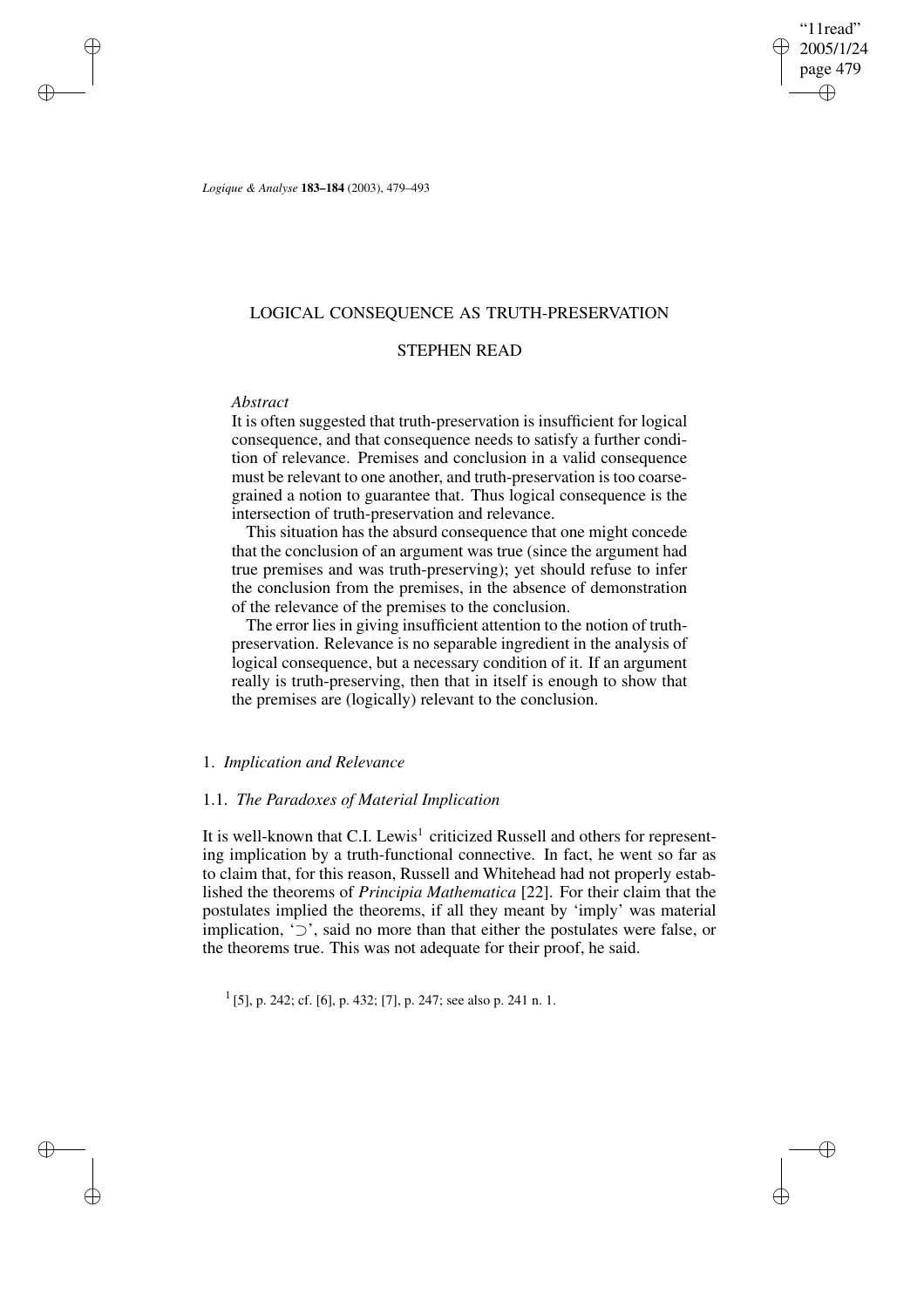"11read" 2005/1/24 page 480 ✐ ✐

✐

✐

#### 480 STEPHEN READ

Norbert Wiener [23] (p. 656) replied that Lewis had here committed the fallacy of denying the antecedent. Just because Russell had the wrong sense of 'imply' did not mean that he had not shown that the postulates implied the theorems. In other words, Wiener interpreted Lewis as arguing that if Russell had understood 'imply' properly, he would have made sure that the postulates properly implied the theorems; but he misunderstood 'imply' and so *Principia Mathematica* was not what it seemed, the postulates did not imply the theorems, and the proofs were wanting.

Lewis was suitably provoked to restate his case [8]. Material implication, as used in *Principia Mathematica* [22], is not our usual notion of implication. It is responsible for what he calls the "peculiar" theorems, including those commonly known as the paradoxes of material implication:

$$
(M1) \t -p \supset (p \supset q)
$$

$$
(M2) \t q \supset (p \supset q)
$$

(with '−' for 'not' and '⊃' for material implication). But we never use this part of the theory, he claims, so the theory contains a redundant part:

"Proof" requires that a connection of content or meaning or logical connection be established. And this is not done for the postulates and theorems in material implication . . . For a relation which does not indicate relevance of content is merely a connection of "truth-values", not what we mean by a "logical" relation or "inference". ([8], p. 355)

He described his task in setting up his calculus of strict implication as developing a theory without the "peculiar" theorems and without the redundancy.

Lewis' inspiration in this task was an idea of Hugh MacColl's, that implication must show not only that it is not the case that the postulates are true and the theorems false, but that this is impossible. Implication must give a guarantee that truth is preserved, that the consequent of a true implication is true whenever the antecedent is true. MacColl and Lewis interpret this condition in the same way, in symbols: $2^2$ 

$$
(pq')^{\eta}
$$

$$
\sim (p - q),
$$

 $2$  [13], §74, p. 78; [9], p. 293.

✐

✐

✐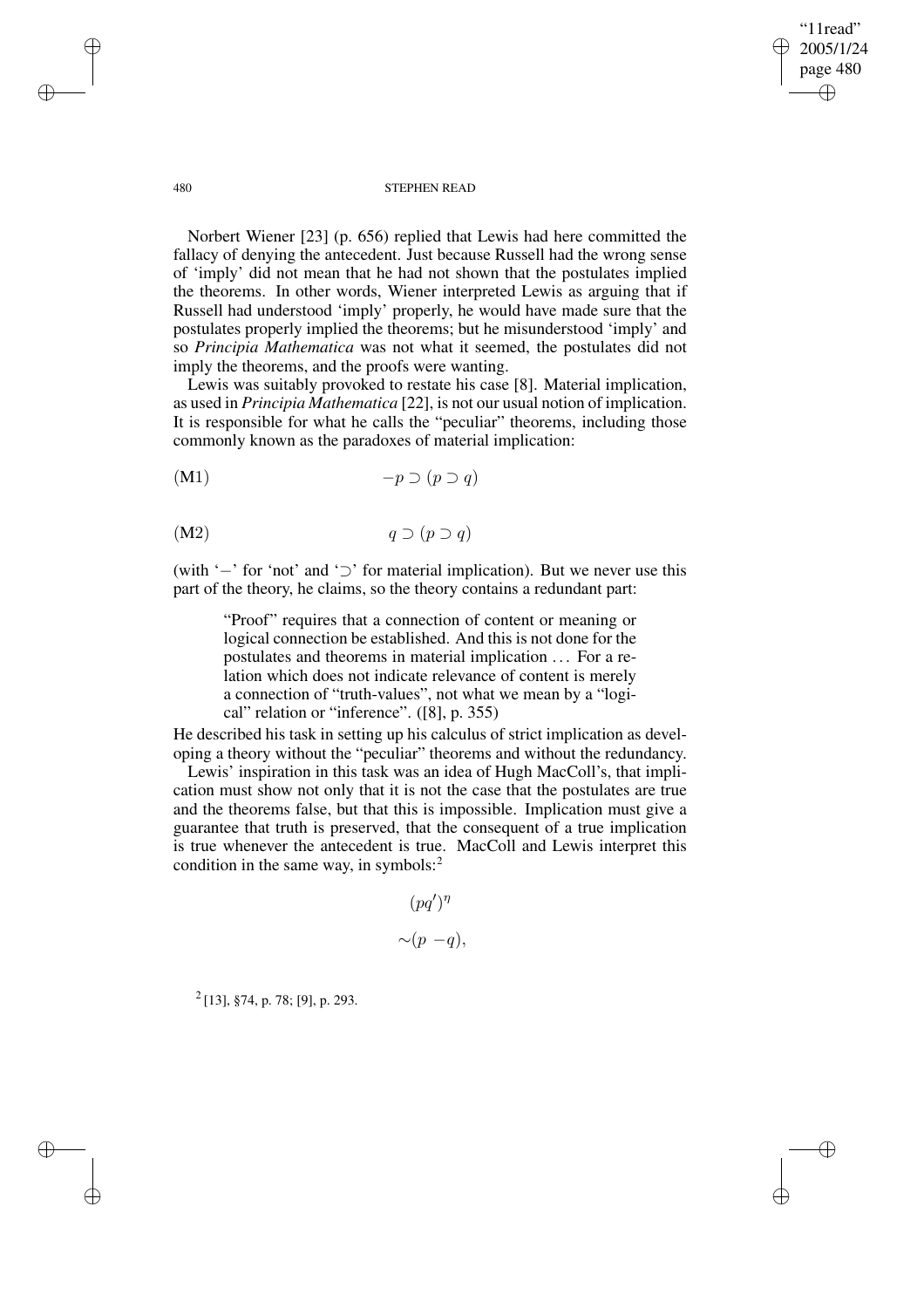in each case read: it is impossible ( $\eta$ : MacColl;  $\sim$ : Lewis) that p and (concatenation) not- (': MacColl;  $-$ : Lewis) q. In each case, concatenation represents extensional conjunction, 'p and q', true if and only if each of p and q is true.

### 1.2. *The Paradoxes of Strict Implication*

✐

✐

✐

✐

Suppose p is impossible: then so is 'p and not-q'. The first paradox of strict implication results immediately from the definition of strict implication. If  $p$ is impossible, then any proposition whatever is strictly implied by  $p$ . Similarly, if 'not-q' is impossible, that is, if q is necessary, so too is 'p and not-q'. So if  $q$  is necessary, any proposition whatever strictly implies it.

These results are paradoxical because, as in the case of material implication, an implication has arisen between propositions  $p$  and  $q$  which appear to have no "connection of content". To be sure, strict implication does arguably amount to more than a "connection of truth-values", for if  $p$  strictly implies  $q$ , we know not only that either  $p$  is false or  $q$  true, but that this is necessarily so. Nonetheless, what is paradoxical is that it appears that an implication can hold between p and q in virtue of a property of only one of p or q, independent of the other. Lewis indeed admits that they are analogues of the "peculiar" propositions of material implication:<sup>3</sup>

$$
\sim p \exists (p \exists q)
$$

$$
\sim -q \exists (p \exists q)
$$

(where  $\exists$  is strict implication). However, he accepts these as "sound logical principles" (p. 339), even though they at first appear "not in accord with the 'proper' sense of implies" (*ibid.*).

Lewis' derivation of the paradoxes of strict implication in his later volume (co-authored with Langford), *Symbolic Logic* [12], is well known—or at least the derivation of the first, a derivation already known in the twelfth century [14]. His argument in the *Survey* [9] (pp. 336-8) is somewhat different, depending on the principle of Antilogism, rather than Disjunctive Syllogism (or *Modus Tollendo Ponens*). First, note that any impossible proposition  $p - p$  strictly implies its own negation. For  $p - p \rightarrow p + -p$  by Simplification and Addition (where '+' denotes extensional disjunction), and  $p + -p \leq - (p - p)$  by a De Morgan transformation.

 $3$ [9], p. 335.

"11read" 2005/1/24 page 481

✐

✐

✐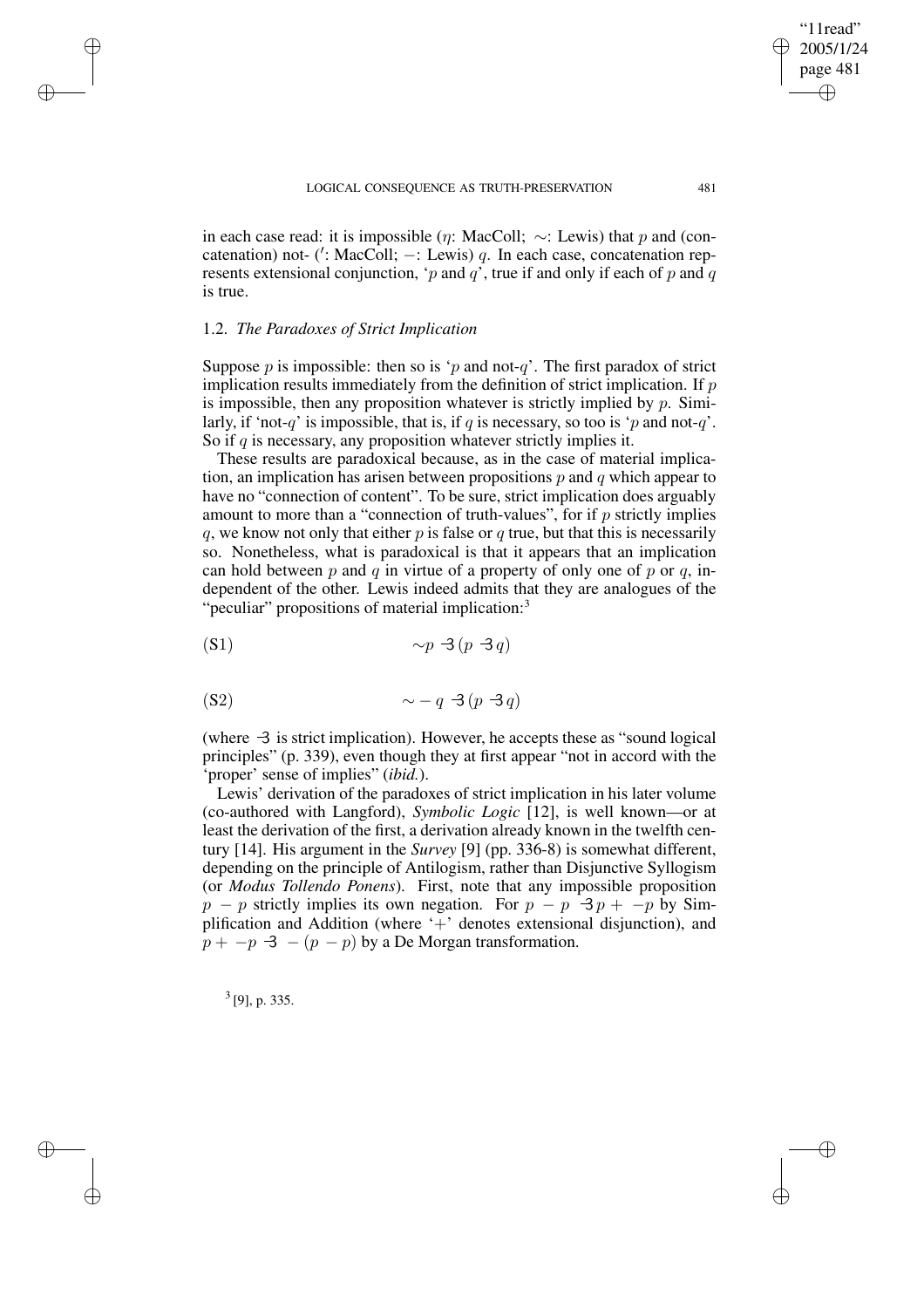✐

#### 482 STEPHEN READ

Suppose now that  $p \leq -p$ . Then  $p - q \leq -p$  by Strengthening the Antecedent (or Simplification and Transitivity), and so

```
p - p - 3q
```
by Antilogism, i.e.,

 $p \rightarrow q$ .

Then, since we have shown that

$$
p - p \triangleleft - (p - p)
$$

we can conclude that

 $(p - p)(p - p) \triangleleft q$ 

or, contracting,

$$
(p - p) \exists q.
$$

Thus if  $p$  is impossible, it entails anything, and so

$$
\sim p \exists (p \exists q).
$$

(S2) follows by contraposition. Accordingly, Lewis convinces himself that (S1) and (S2) are not peculiar, but sound principles of implication.

# 1.3. *Relevance*

But what has Lewis' derivation of (S1) shown? He claims ([9], p. 339) that it shows that impossible propositions imply anything, and defies "anyone [to] think that this validates the doubtful theorems of Material Implication [(M1) and (M2)]" or "to show that some proposition that is *false but not impossible* implies anything and everything<sup>"</sup> (*ibid.*). Yet (M1) and (M2) are as much theorems of the calculus of Material Implication as (S1) and (S2) are theorems of the calculus of Strict Implication. Their proof is straightforward. Defining  $p \supset q$  as  $-(p - q)$ , we have  $p - q \supset p$  by Simplification, and so  $-p \supset -(p - q)$  by Contraposition, that is,

$$
(M1) \t-p \supset (p \supset q);
$$

and again by Simplification we have  $qp \supset q$ , and so by "Peano's Principle of Exportation" ([9], p. 231),

$$
(M2) \t q \supset (p \supset q).
$$

✐

✐

✐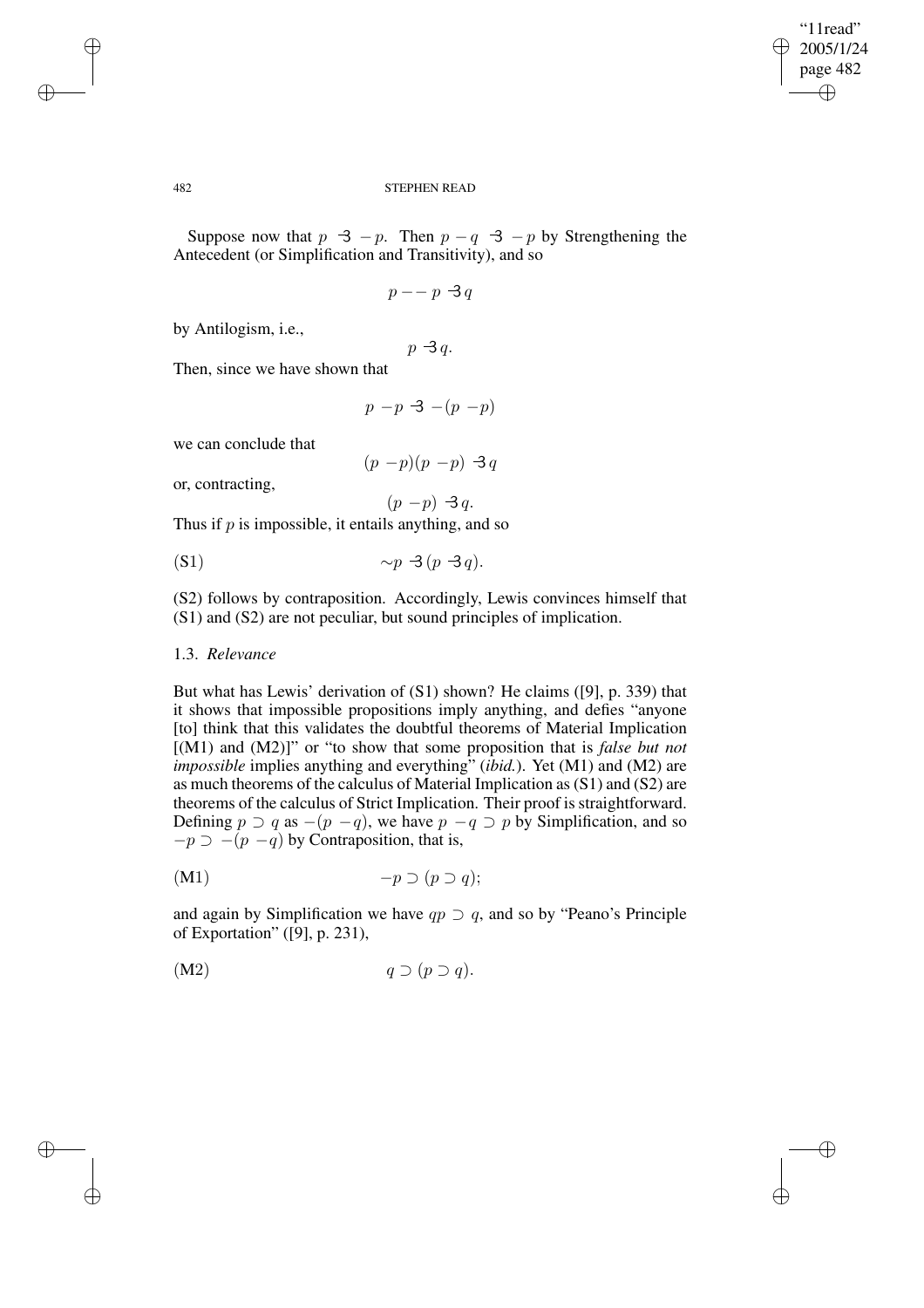✐

✐

✐

What these proofs show is that, if we suppose that  $\exists$  represents implication (real implication), then an impossible proposition implies any proposition, and if ⊃ represents implication, even a false proposition implies any other. Neither proof shows that these are sound principles about implication. They do show that if they are not sound principles of implication then in the one case either Simplification, Antilogism or Transitivity must fail for it, or in the other, either Simplification, Contraposition, Exportation or Transitivity. What they do not show is that proof does not after all require a connection of content, or that impossible propositions imply anything and everything, or that (S1) and (S2) are not after all peculiar.

We are left then with Lewis' claim that relevance is a necessary condition on inference and proof. Lewis, following MacColl, thought that relevance could be reduced to modality: rejecting the truth-functional analysis as permitting irrelevance, they both sought to capture the essence of implication by insisting on a necessary connection of truth-values. But that cannot be done. The paradoxes of strict implication show that Lewis' and MacColl's versions don't succeed. Bob Meyer gave a proof that no comparable formula can do it.<sup>4</sup> He showed that

- if  $p \rightarrow q$  expresses implication in any system S extending the calculus of truth-functions,  $M$ , but weaker than or equal to that defined by the 3-point Sugihara matrix  $(-1, 0, 1)$ ; and
- if  $\Box$  (for necessity), added to the language of M to yield a system N, satisfies replacement of provable equivalents, that  $\vdash_N p \Leftrightarrow q$ entail  $\vdash_N \Box p \Leftrightarrow \Box q$ , where  $p \Leftrightarrow q =_{df} (p \Rightarrow q) \& (q \Rightarrow p)$  and  $p \Rightarrow q =_{df} \Box \phi(p,q)$ , for some truth-functional combination  $\phi$  of p and  $q$ ; and
- if  $\rightarrow$  is introduced into N by the definition  $p \rightarrow q =_{df} p \Rightarrow q$ ;
- then if N extends  $S$ , it will be a non-conservative extension of  $S$ , that is, N will contain some theorem in the common vocabulary of N and S (truth-functions and  $\rightarrow$ ) which is not a theorem of S.

The system defined by the 3-point Sugihara matrix is usually called RM3. It is the simplest Sugihara matrix designed to ensure that there is no strongest or weakest formula in a calculus, where  $p$  is the strongest formula in  $S$  if  $\vdash_S p \to q$  for all formulae q, and p is the weakest if  $\vdash_S q \to p$  for all formulae q. Takeo Sugihara [21] argued that no decent implication would allow the construction of such strongest and weakest formulae. The full Sugihara matrix, containing all the integers, is characteristic of the system  $RM$ ,  $R$ mingle. Thus Meyer's proof shows that in all those systems which respect the original Lewis intuition, that there be no strongest or weakest formula, implication cannot be captured by the MacColl-Lewis formula  $\Box$  ( $\overline{p} \lor q$ ) or

4 See [15]; cf. [2], §29.12, pp. 462-71. (On p. 462, §29.12 is attributed to Meyer.)

"11read" 2005/1/24 page 483

✐

✐

✐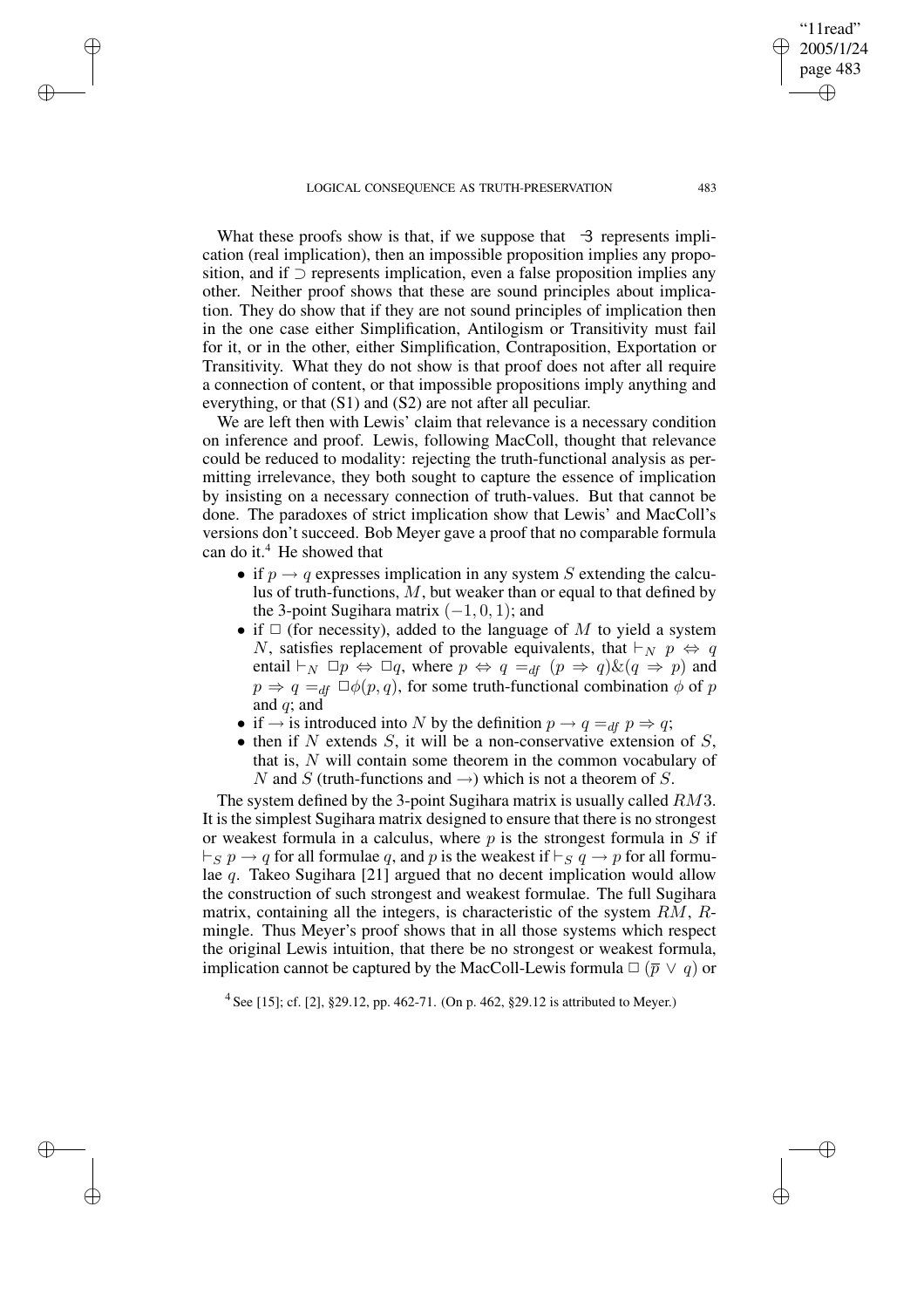"11read" 2005/1/24 page 484 ✐ ✐

✐

✐

#### 484 STEPHEN READ

equivalently,  $\sim (p\bar{q})$  (or any other modalization of a truth-function<sup>5</sup>) —now writing  $\overline{p}$  for 'not-p' and  $p \vee q$  for 'p or q'. The modality does not succeed in capturing relevance. Meyer wrote:

Relevance is another ingredient in the analysis of logical consequence, unnoticed by Lewis and irreducible to those vital and fertile modal intuitions of Lewis for which we are all in his debt.<sup>6</sup>

We have seen that Meyer is historically inaccurate here: Lewis did notice, but later ignored, the demand for relevance. But there is a further problem with Meyer's formulation, as we will see, when he describes relevance as an *ingredient* in the analysis of consequence (or implication). In one sense, this is right: all correct implication is relevant; relevance is a necessary condition of valid consequence. But in another sense it is not: valid consequence cannot be truth-preservation plus relevance. Relevance cannot be a sieve on truth-preserving inference yielding relevant consequence.

# 2. *The Central Puzzle*

### 2.1. *Relevance and Truth-preservation*

Meyer is not the only writer to suggest that truth-preservation is inadequate to capture logical consequence and that consequence needs to satisfy a further condition of relevance. For example, Greg Restall writes in a recent article [19], p. 158: "it is not sufficient for  $B$  to be a consequence of  $A$  that, necessarily, given that  $A$  is true, so is  $B$  (or more crudely, that  $B$  is true in all worlds in which  $A$  is true)." Kielkopf, in his book [3], p. 12 claimed similarly that the Lewis paradoxes showed that formal validity (i.e., truthpreservation) was not sufficient for formal correctness (i.e., entailment or implication). Kielkopf traces the thought to G.E. Moore, in his introduction of the term 'entail' for the converse of 'follow from', as a synonym for 'implies' in the special sense of 'logically implies':

A necessary condition for its being true that p implies q is that it shall be self-contradictory to assert that  $p$  is true but

<sup>5</sup> In a recent article, Philip Kremer [4] shows that the  $\rightarrow$  of R (see below) can be defined in an extension of *S4* with propositional quantifiers and definite propositional descriptions. This is not incompatible with Meyer's result, and in fact uses ideas of Meyer's and others' from the worlds semantics for *R* in the definition. In particular, Kremer's definition of  $\rightarrow$  is not as the modalization of a truth-function.

6 [2], p. 471.

✐

✐

✐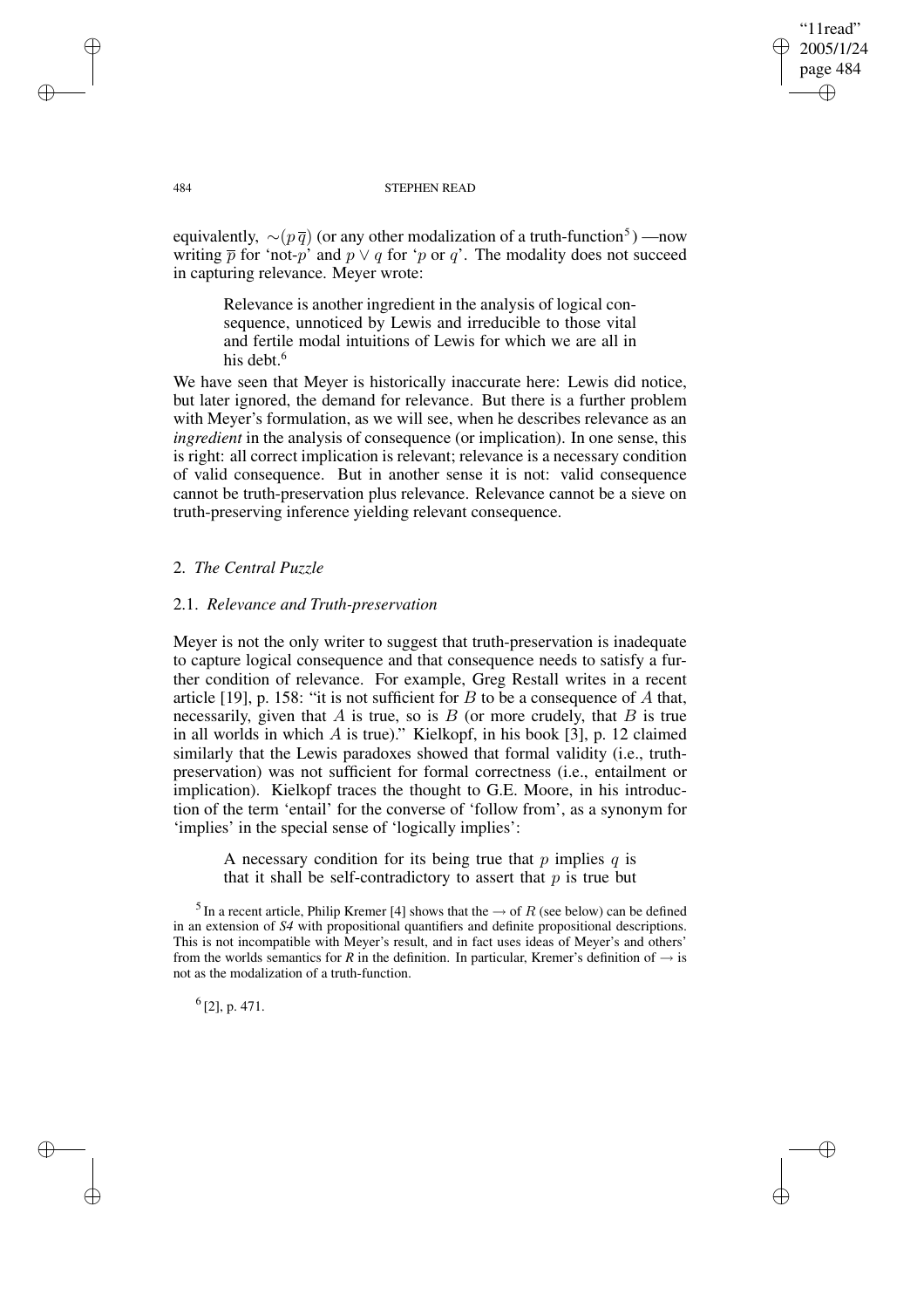#### LOGICAL CONSEQUENCE AS TRUTH-PRESERVATION 485

✐

✐

✐

✐

 $q$  is false. But I do not think that  $\dots$  the fact that it would be self-contradictory to assert that  $p$  is true but  $q$  is false is a *sufficient* condition for its being true that  $p$  implies  $q$ . ([16], p. 182)

Lastly, take Gerhard Schurz's programme of relevant deduction. In a recent paper, he describes his project as belonging to the strategy of "*restricting the given (classical) logic* by additional *relevance criteria*:"

One should distinguish between *validity* in the sense of mathematical logic and *appropriateness* with respect to *applied arguments* . . . So the paradoxes have to be avoided by defining appropriate relevance criteria, singling out the relevant from the irrelevant deductions among all valid deductions. ([20], p. 399)

In all these writers, the claim is that mere truth-preservation is too coarsegrained a notion to guarantee that the premises and conclusion are relevant to one another. Truth-preservation (they say) is captured by the classical condition that it be impossible for the premises to be true and conclusion false. The paradoxes of strict implication show that that condition needs to be supplemented by a further (relevance) condition. Of course, relevance by itself is not sufficient, for it is symmetrical where consequence need not be. Thus logical consequence is the intersection of truth-preservation and relevance.

A contrary view was articulated by Arthur Prior ([18], p. 196). Recall Lewis' comment that proof required "a connection of content or meaning or logical connection." We are here analysing *logical* implication, or *logical* consequence, Prior observed. Commenting on the claim by Nelson [17] "that 'entailment', i.e. the converse of 'following from', must consist in a definite inner connexion between antecedent and consequent", he wrote:

For some reason, [Nelson] does not consider the possibility that what Lewis's paradoxes show is precisely that necessary and impossible propositions as such *have* a definite inner connexion with all propositions whatever. (p. 196)

No better mark of a *logical* connection between one proposition and another could be given than to be able to derive the one from the other. This position, in contrast with the other, is at least coherent. Its fault is the same as that we noted with Lewis' defence of the paradoxes of strict implication: it is empty of content until we determine the mark of a correct derivation. That, we will see, is why relevance is a necessary condition for valid inference. For if we have shown that one proposition validly follows from another, then we will *eo ipso* have shown they are logically connected and therefore mutually relevant.

"11read" 2005/1/24 page 485

✐

✐

✐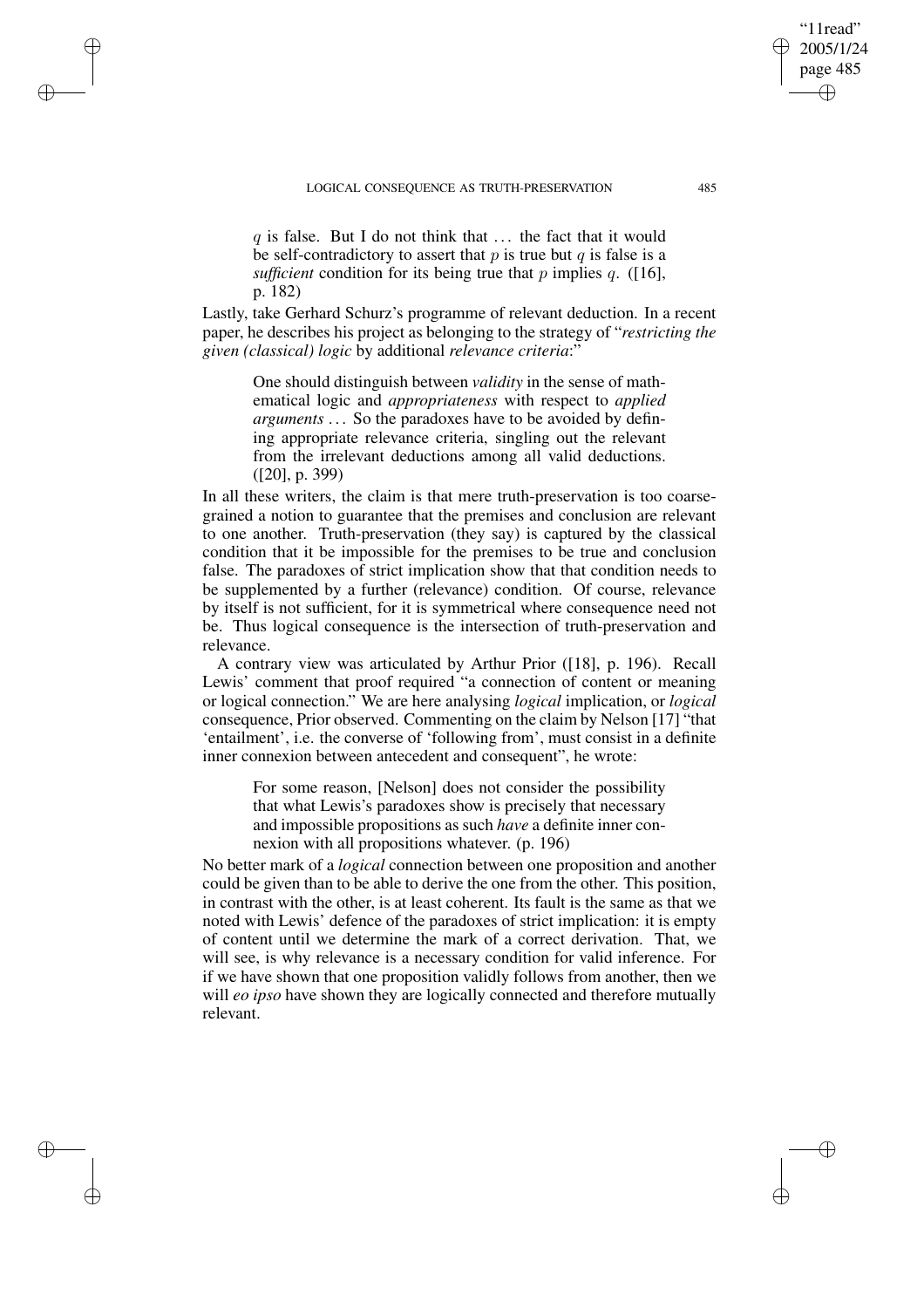486 STEPHEN READ

"11read" 2005/1/24 page 486

✐

✐

✐

✐

### 2.2. *Truth-preservation*

Suppose, then, that we are presented with an argument for some conclusion which is truth-preserving, that is, for which it is impossible that the premises be true and the conclusion false. Moreover, suppose that we are persuaded that the premises are true. It follows that it is impossible for the conclusion to be false. Persuaded, for the present, by Restall, Moore, Schurz and others that truth-preservation is not sufficient for valid inference, however, we jib at conceding that the conclusion is true. For we have supposed only that the argument is truth-preserving. Nothing has been said about its preserving relevance. Accordingly, we refuse to infer the conclusion from the premises, pending demonstration of relevance of premises to conclusion.

This looks to be a stony road to travel. The premises are true; and it is impossible for the premises to be true and the conclusion false. So surely, we exclaim, the conclusion must be true too. Yet is it coherent to concede that the conclusion is true; to agree that the reason we concede it to be true is that the argument is truth-preserving and that the premises are true; but refuse to infer the conclusion from the premises on the ground that the premises have not been shown to be relevant to the conclusion? Can we admit that the argument shows that the conclusion is true and yet deny that the premises, which we agree are true, imply or entail the conclusion? That seems absurd. What more can we demand of a truth-preserving argument than that the truth of its premises show that its conclusion is true?

The fact is that we are equivocating over the meaning of 'truth-preservation'. If an argument really is truth-preserving and has true premises then there is no doubt that the conclusion is true. In other words, if the conclusion is true whenever the premises are, that is, the premises entail the conclusion, and the premises are true, so too must be the conclusion. But hitherto we have used 'truth-preservation' differently, to mean 'impossible for the premises to be true and the conclusion false', and by that we mean, in Lewis' symbols,  $\sim (p\overline{q})$ , where p represents the premises and q the conclusion. So the form of argument is

$$
\sim(p\overline{q}), p \vdash q.
$$

But this sequent cannot be conceded, on pain of re-introducing the paradoxes of strict implication. For ' ∼' is a modal connective ('impossible'), and so we can modally conditionalize, to obtain

$$
\sim (p\overline{q}) \vdash p \ \exists \, q
$$

and since

✐

✐

$$
\sim p \vdash \sim (p\overline{q}) \tag{*}
$$

✐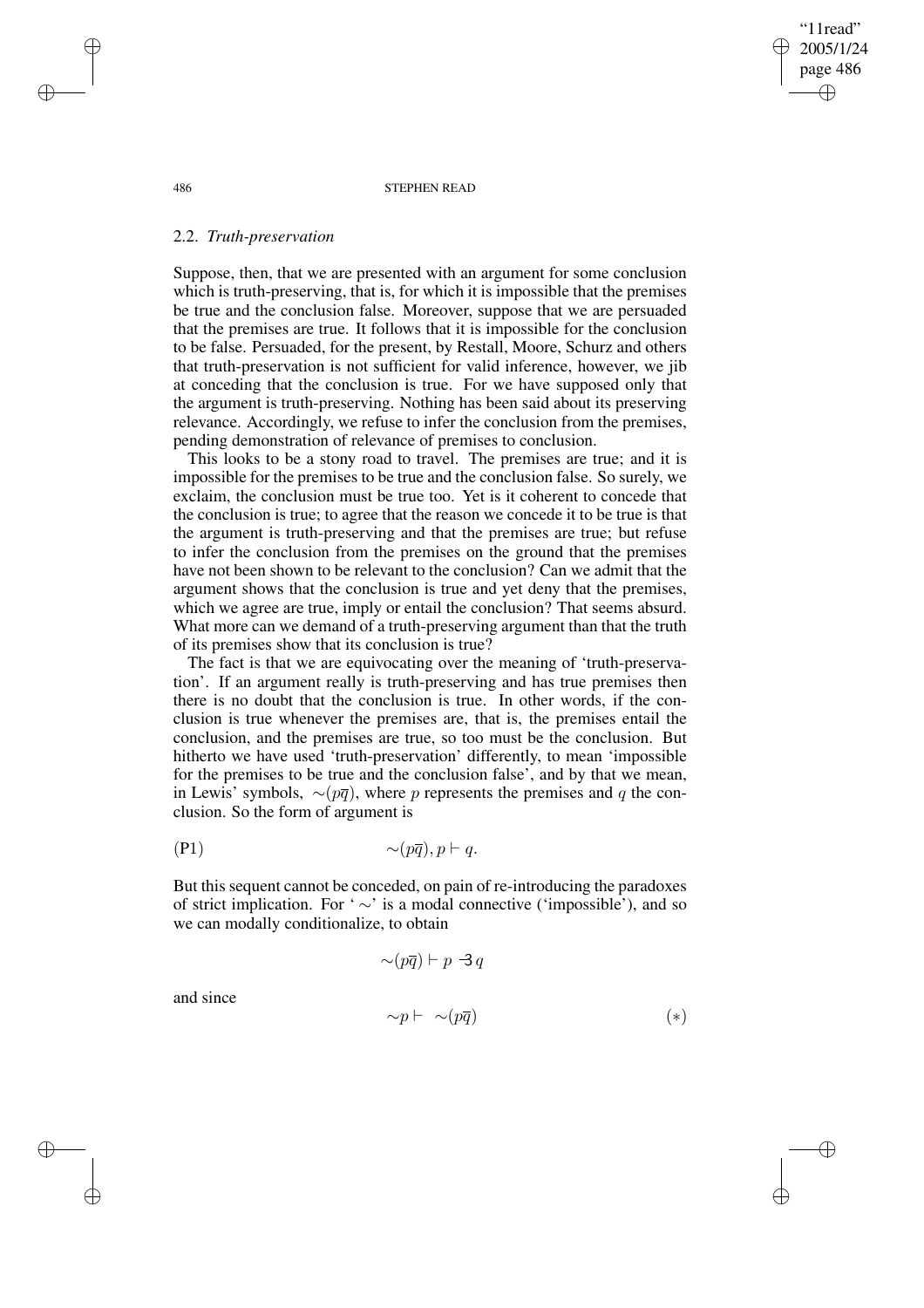✐

follows immediately by Contraposition from Lewis' Consistency Postulate,<sup>7</sup> we have

$$
\sim p \vdash p \; \exists \, q
$$

by Transitivity.

✐

✐

✐

✐

(P1) is in fact a modal form of *Modus Ponendo Tollens*,

$$
\overline{pq}, p \vdash q,
$$

in its turn trivially equivalent to *Modus Tollendo Ponens* (or Disjunctive Syllogism), notorious for its failure in relevance logics:

$$
\overline{p} \vee q, p \vdash q.
$$

What is needed to avoid this puzzle is a better account of truth-preservation. If we are determined to avoid the paradoxes of implication, we need to focus again on the major premise of the above inference, to discern its true logical form. The thought is this: we have a truth-preserving argument from true premises  $p$  to conclusion  $q$ . What is the least that the major premise (that the argument is truth-preserving) must say for this inference to be valid? It must say that  $p$  implies  $q$ . For if it is properly modal, that is, 'truth-preserving' means 'however things are, the conclusion is true whenever the premises are', it will support Conditionalization, to infer 'p implies  $q'$  from the major premise; and if p does imply q, then we can infer q from p. So the form of argument reads:

$$
p \to q, p \vdash q,
$$

where ' $\rightarrow$ ' represents 'implies', and ' $p \rightarrow q$ ' expresses the fact that the inference from  $p$  to  $q$  is truth-preserving.

<sup>&</sup>lt;sup>7</sup> The Consistency Postulate reads  $\Diamond (pq) \exists \Diamond p$ , where ' $\Diamond'$ ' means 'possible'. See [12], pp. 166-8. Alternatively, we can derive  $(*)$  from the correct half of postulate (1.8) in the *Survey*, *viz*  $(p \exists q) \exists (\sim q \exists \sim p)$  (given the obviously valid  $p\overline{q} \exists p$ ). On the incorrectness of (1.8) as given in [9], see [10].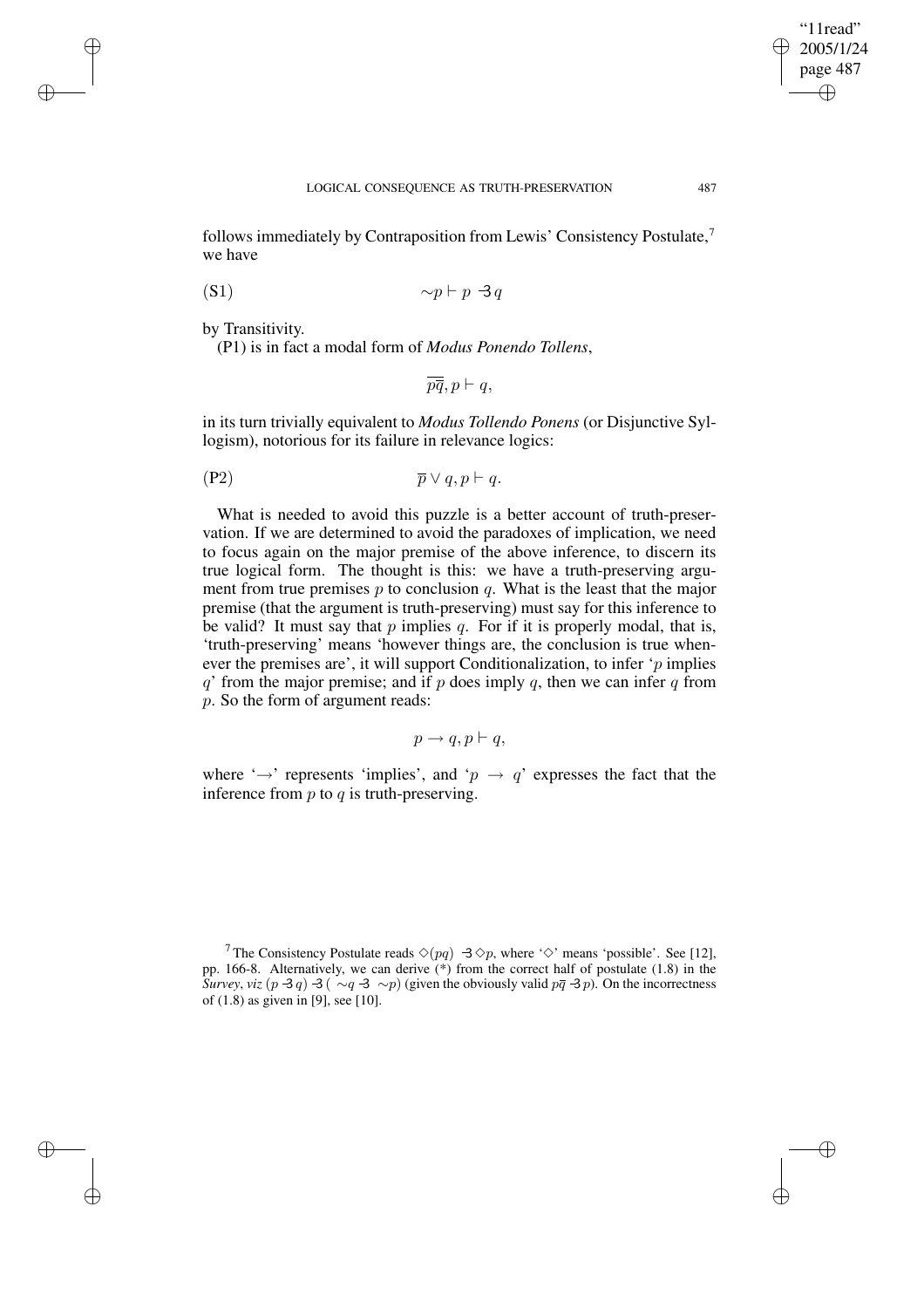"11read" 2005/1/24 page 488 ✐ ✐

✐

✐

#### 488 STEPHEN READ

# 3. *Relevant Consequence*

### 3.1. *Fusion*

What, however, is the correct analysis of ' $p \rightarrow q$ '? We have seen that it is not properly captured by Lewis'  $\sim (p\overline{q})$ ; yet it is natural to read 'the truth of p entails that of q' as 'it is impossible for p to be true and q false'. The solution is found by reversing the order of explanation. Instead of trying to explain ' $p \rightarrow q$ ' by an analysis of Lewis' kind, we should instead go directly for an account of ' $p \rightarrow q$ ', and use that account of implication to explain the formula concerning the impossibility of  $p$  and not- $q$ .

We noted that Sugihara put forward a matrix as a way of screening out irrelevant strongest and weakest formulas. However, the logic defined by the (full) Sugihara matrix,  $viz RM (R\text{-mingle})$ ,<sup>8</sup> still contains theses which are not relevantly acceptable, for example,

$$
(p \to q) \lor (q \to p).^{9}
$$

If  $\rightarrow$  is to capture a notion of relevant implication, implication between propositions between which there is a real "connection of content or meaning or logical connection", in Lewis' phrase, then the suggestion that any two propositions are so connected is clearly absurd. Although the Sugihara matrix serves to exclude some unwanted implications, it is not sufficient to exclude all.

Wilhelm Ackermann took up the challenge of Lewis' to provide the correct analysis of the concept of implication, one, as Ackermann put it, "intended to express the idea that a logical connection holds between  $[p]$  and  $[q]$ , that the content of  $[q]$  is part of the content of  $[p]$ , or however else one wishes to

# 8 [2] I §29.3.

<sup>9</sup> The proof is straightforward. The Sugihara matrix consists of two copies of the integers,  $J_1$  and  $J_2$  with (everything in)  $J_1 \le$  (everything in)  $J_2$  and where  $J_2$  are the designated elements. '∨' is interpreted as max and

$$
v(p \to q) = \begin{cases} \max(v(p)^*, v(q)) & \text{if } v(p) \le v(q) \\ \min(v(p)^*, v(q)) & \text{otherwise} \end{cases}
$$

where if  $v(p) = j \in J_1$  (resp.  $J_2$ ) then  $v(p)^* = -j \in J_2$  (resp.  $J_1$ ). Then if  $v(p) \le v(q)$ ,  $v(p \to q) \in J_2$ . So if  $v(p \to q)$  is undesignated, then  $v(p) > v(q)$ , so  $v(q \to p)$  is designated.

✐

✐

✐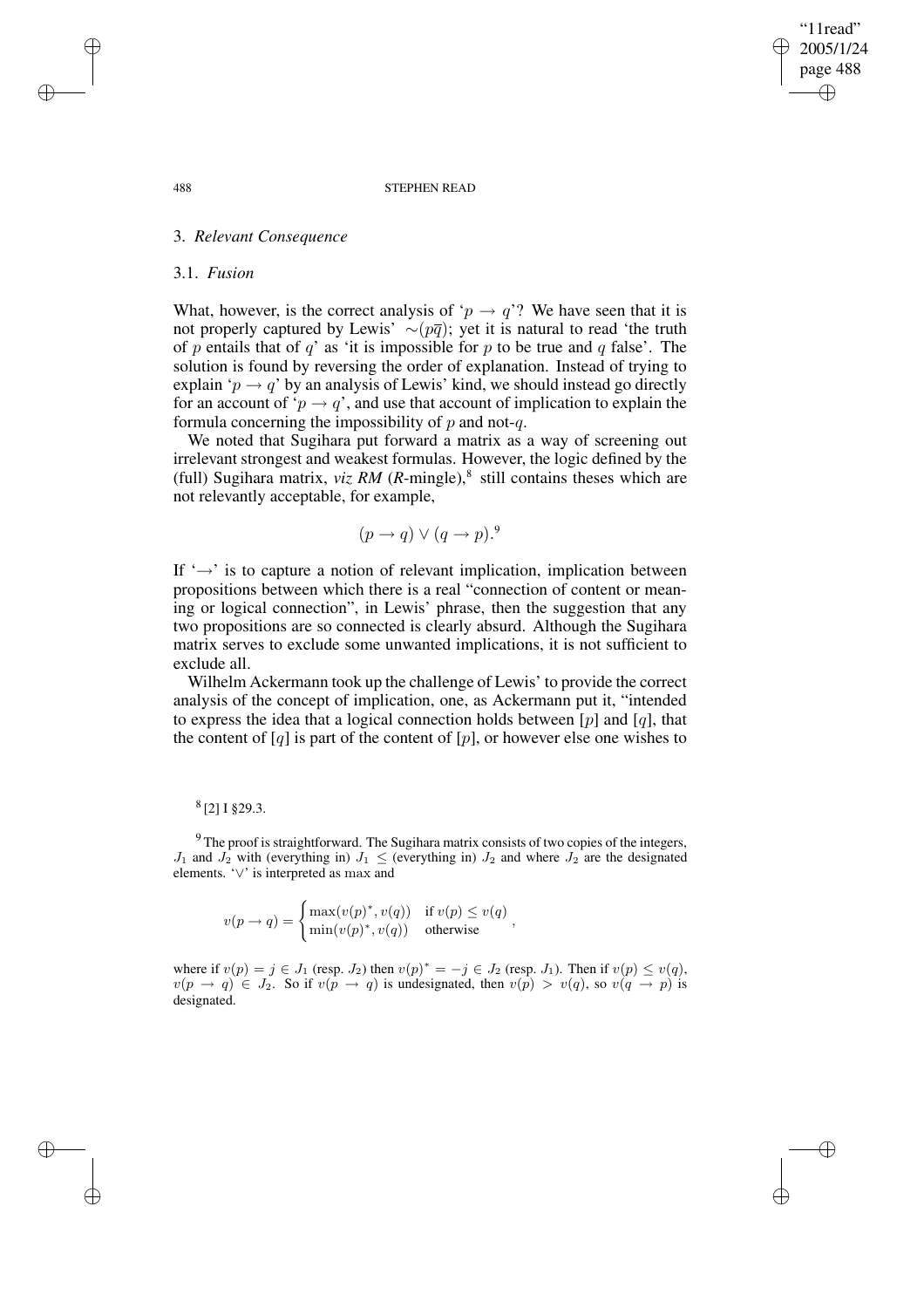put it."<sup>10</sup> His calculus  $\Pi'$  became the calculus E of entailment of Anderson and Belnap on dropping the admissible rule  $(\gamma)$ ,<sup>11</sup> E in turn gave rise to the calculus R of relevant implication on dropping the modal aspect of  $\rightarrow$  in E, and E itself finally gave way to  $R^{\square}$ , the result of adding modality explicitly to R, once E and  $R^{\square}$  were shown distinct.<sup>12</sup> The semantics for E and R then showed that interest should focus on the connective/operation of fusion,  $\circ$ , connected with  $\rightarrow$  by residuation:<sup>13</sup>

$$
p \circ q \to r \dashv \vdash p \to (q \to r).
$$

One can then show in  $R$  that

$$
p \circ q \dashv\vdash \overline{p \to \overline{q}}
$$

and conversely,

✐

✐

✐

✐

 $p \rightarrow q + \overline{p \circ \overline{q}}$ . In  $R^{\Box}$ , let  $p \Rightarrow q =_{df} \Box(p \rightarrow q)$ , and let  $\sim p =_{df} \Box \overline{p}$ . It follows that

$$
p \Rightarrow q + \neg (p \circ \overline{q}),
$$

that is, p entails q just when 'p  $\circ \overline{q}$ ' is impossible. Is it plausible to read this as 'it is impossible that  $p$  and not- $q$ ?

# 3.2. *Residuation*

The natural reading of 'and' is as extensional conjunction, such that ' $p$  and  $q'$  is true iff p is true and q is true. That this homophonic truth-condition captures the truth-function of conjunction depends, clearly, on the reading of the occurrence of 'and' on the right-hand side. (If it meant 'or', for example, then it would be false unless the occurrence of 'and' on the left also meant 'or'.) Continuing to represent this sense of 'and' by concatenation, it is clear

<sup>10</sup> [1], p. 113: "Die strenge Implikation, die wir durch  $A \rightarrow B$  wiedergeben, soll ausdrücken, daß zwischen  $A$  und  $B$  ein logischer Zusammenhang besteht, daß der Inhalt von  $B$ ein Teil des Inhaltes von A ist, oder wie wir es sonst ausdrücken wollen."

<sup>11</sup> [2] II §41; that  $(\gamma)$  is admissible for E, see [2] I §25.

<sup>12</sup> [2] I §28.1.

<sup>13</sup> The connective  $\circ$  matches an operation  $\circ$  in the algebraic semantics and an operation  $\circ$ in the worlds-semantics.

"11read" 2005/1/24 page 489

✐

✐

✐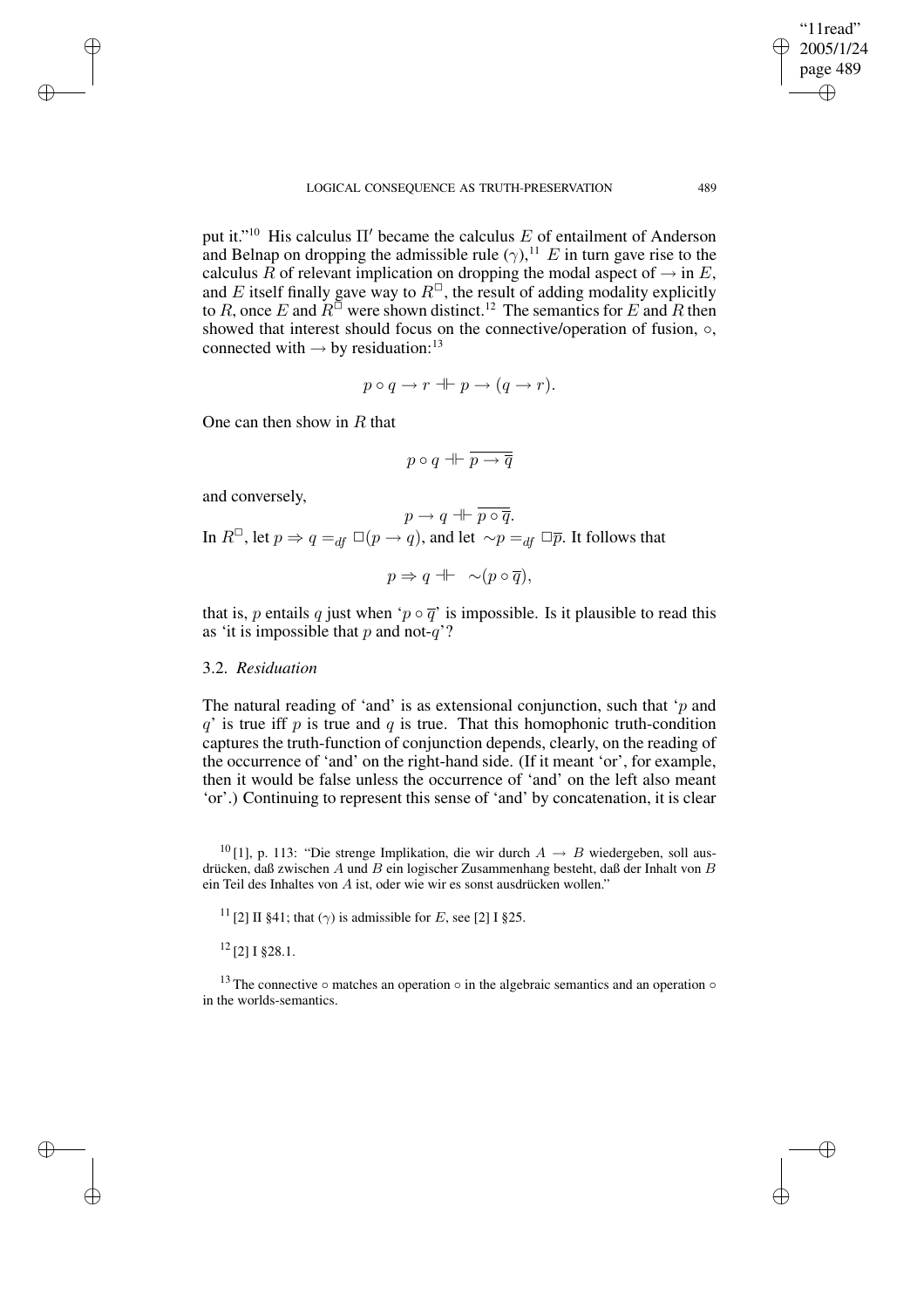✐

#### 490 STEPHEN READ

that its residual is material implication:

$$
pq \supset r \dashv \vdash p \supset (q \supset r)
$$

that is,

$$
\overline{pq} \vee r \dashv \vdash \overline{p} \vee \overline{q} \vee r.^{14}
$$

Consider *Modus Ponens*, in the sense of detachment for →. From

$$
p \to q \vdash p \to q
$$

we infer by Residuation, since  $\rightarrow$  is (by definition) the residual of  $\circ$  (fusion):

$$
(p \to q) \circ p \vdash q.
$$

Assuming that  $\rightarrow$  is a restriction of  $\supset$ , we have

$$
p \to q \vdash p \supset q
$$

whence

$$
(p \to q)p \vdash q.
$$

Indeed, in general, if  $p \circ q \to r$  then  $pq \to r$ , i.e.,  $pq \to p \circ q$ . But they are not equivalent, since, as we saw in §1.3 above, residuation for ⊃ (i.e., Exportation) leads straight to (M2). In particular, Simplification must fail for  $\circ$ :  $p \circ q \not\vdash p$  and  $p \circ q \not\vdash q$ .

It follows that fusion represents a manner of composing the premises of an argument weaker than extensional conjunction, yet sufficient to allow the premises to act together to entail the conclusion. What is distinctive about this manner of composition is that a fusion can contain no unnecessary part. Note that, although

$$
p \to p \circ p,
$$

◦ is not idempotent, since  $p \circ p \to p + p \to (p \to p)$ , and the righthand side of this is the Mingle axiom, from which follows that unwanted  $(p \rightarrow q) \vee (q \rightarrow p)$  (see §3.1 above).

The identification of fusion in the 1960s was clearly a theoretical advance of the first order, marking a distinction from extensional conjunction which deepened our understanding of the implicational paradoxes and of implication itself. The question is: how should ' $p \circ q$ ' be read? For two reasons, the reading 'p and q' is most appropriate. First, if  $\circ$  is genuinely novel, we can at best press into service whatever word is closest among those we have. Since ◦ expresses the composition of premises in entailing their joint conclusion,

✐

✐

✐

<sup>&</sup>lt;sup>14</sup> The commutativity of pq ensures that  $\supset$  is both right and left residual.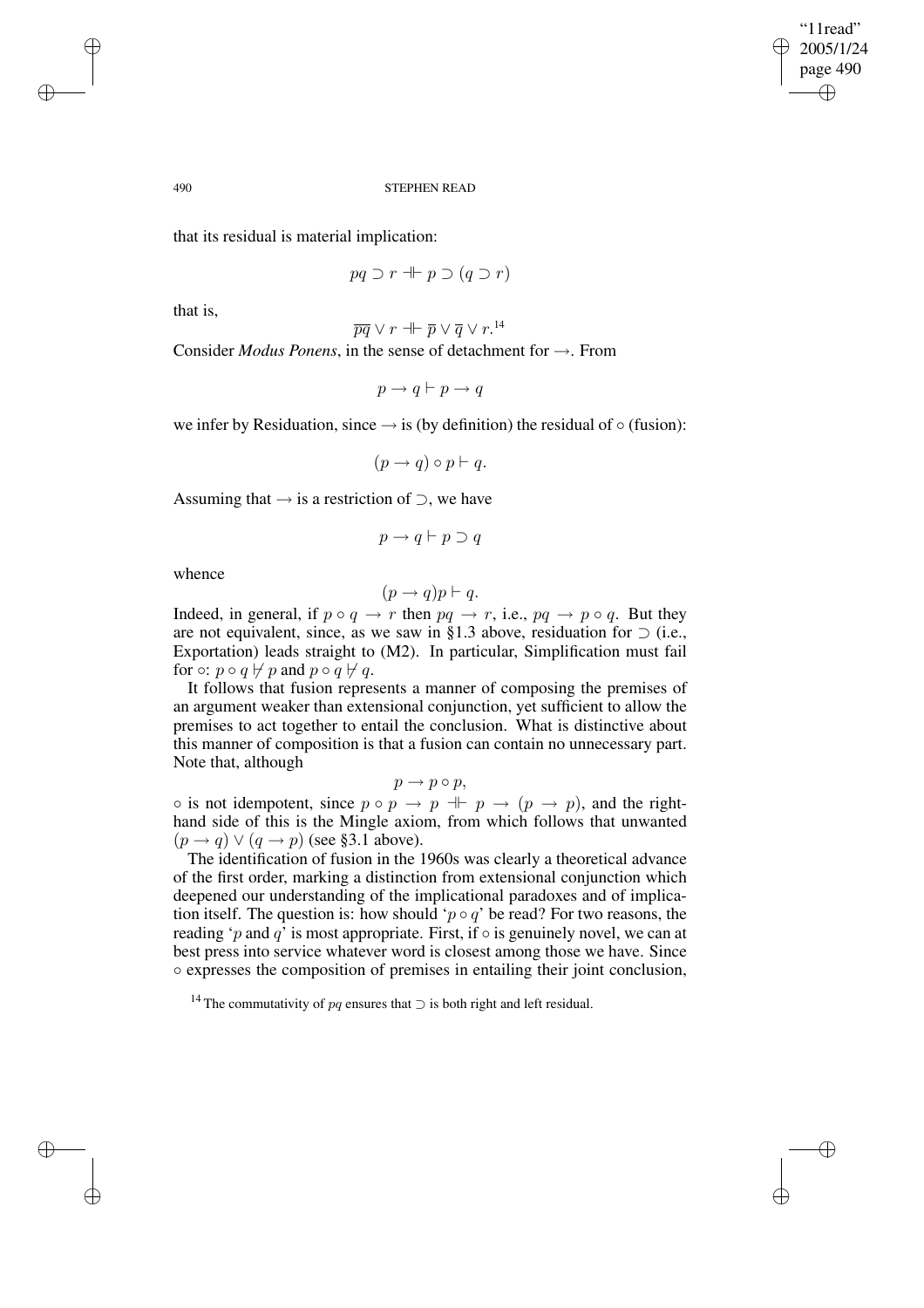#### LOGICAL CONSEQUENCE AS TRUTH-PRESERVATION 491

nothing comes closer than 'and'. To be sure, we now need to exercise care to avoid ambiguity and misunderstanding, so that we know when 'p and  $q$ ' expresses 'pq' and when 'p o q'. Were the dangers of such confusion too bad—and where they are—we might consider a neologism, 'p fuse  $q$ '.

But secondly, is '∘' so very novel? Consider the equivalence between  $p \Rightarrow q$  and ∼( $p \circ \overline{q}$ ). We already use 'and' to express truth-preservation: that it be impossible for  $p$  to be true and  $q$  false. Taking 'and' to mean extensional conjunction led early workers on the theory of implication to the mistaken theories of material and strict implication—mistaken, that is, as theories of implication. If we use 'and' to express  $\sim (p \circ \overline{q})$ , we find that the existing formula exactly captures the new theory of implication. In other words, the novel theoretical identification of '◦' reveals an existing ambiguity in the word 'and': when we say that p and q entail r, for example, do we mean that pq entail r, or that  $p \circ q$  entail r? The difference is not always significant. But when it is (when, for example, pq entail r but  $p \circ q$  don't—when r is p, say), then we can now mark that difference and understand its significance.

# 4. *Conclusion*

✐

✐

✐

✐

Relevance is a necessary condition of implication. Nothing in this paper should suggest otherwise, and indeed, the whole paper is premised on that belief. However, the concept of relevance is not an ingredient in the concept of implication. I think Meyer did not mean to suggest it was (see footnote 6 above). For he wrote:

It would be a mistake to think that because certain logics are called 'relevant' they give an all-around account of relevance ... The persistent error of previous attempts to find a relevant implication was in the thought that we already understood implication, and only needed to understand relevance in addition. ([15], pp. 228-9)

So the correct inference from his demonstration that implication (that is, entailment) is not the modalization of a truth-function is not that we need to analyse the concept of relevance to obtain a sieve by which to separate out the valid inferences from those that are merely truth-preserving. Rather, it shows that strict implication and its like do not properly capture the concept of truth-preservation at all. If an advocate of relevance as a necessary condition of entailment gives his opponents the concept of truth-preservation, he will be faced with the unattractive prospect of refusing to infer a conclusion from certain premises which at the same time, given the truth of

"11read" 2005/1/24 page 491

✐

✐

✐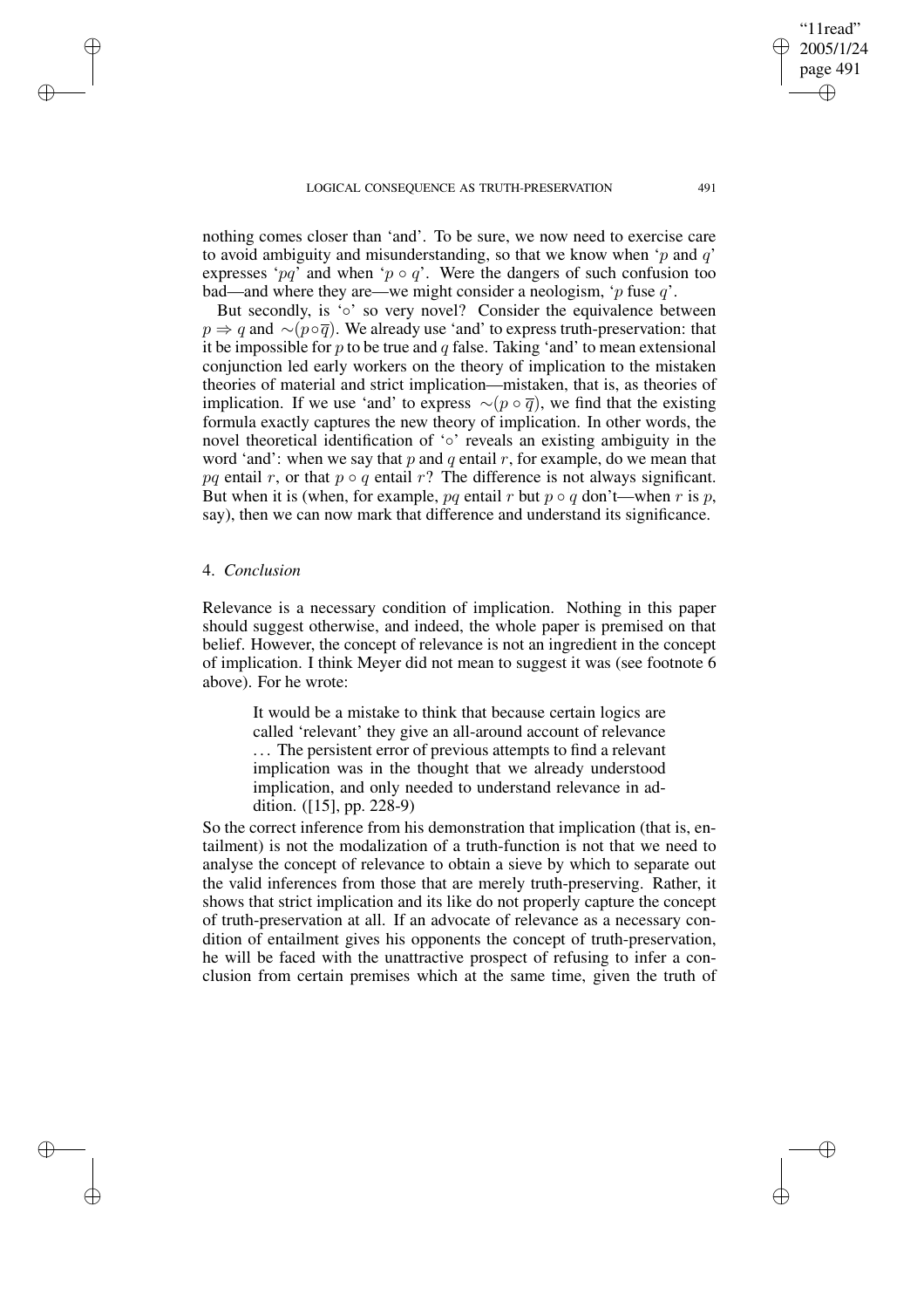"11read" 2005/1/24 page 492 ✐ ✐

✐

✐

#### 492 STEPHEN READ

those premises, he has to admit is true. Meyer's proof shows that truthpreservation (that it be impossible for the premises to be true and the conclusion false) is not properly analysed as the modalization of a truth-function. Truth-preserving arguments are those whose premises really, relevantly, entail their conclusions, that is, the truth of whose premises logically implies the truth of their conclusions.

> University of St. Andrews Department of Logic and Metaphysics St. Andrews, Fife K Scotland E-mail: slr@st-andrews.ac.uk

# **REFERENCES**

- [1] W. Ackermann 1956: 'Begründung einer strengen Implikation', *Journal of Symbolic Logic*, 21:113–28.
- [2] A. Anderson and N.D. Belnap 1975, 1992: *Entailment*, 2 vols. Princeton: Princeton University Press.
- [3] C. Kielkopf 1977: *Formal Sentential Entailment*. University Press of America.
- [4] P. Kremer 1997: 'Defining relevant implication in a propositionally quantified S4', *Journal of Symbolic Logic*, 62:1057–69.
- [5] C.I. Lewis 1913a: 'Interesting theorems in symbolic logic', *Journal of Philosophy*, 10:239–42.
- [6] C.I. Lewis 1913b: 'A new algebra of implications and some consequences', *Journal of Philosophy*, 10:428–38.
- [7] C.I. Lewis 1914: 'The calculus of strict implication', *Mind*, 23:240–7.
- [8] C.I. Lewis 1917: 'The issues concerning material implication', *Journal of Philosophy*, 14:350–6.
- [9] C.I. Lewis 1918: *A Survey of Symbolic Logic*. University of California Press.
- [10] C.I. Lewis 1920: 'Strict implication—an emendation', *Journal of Philosophy*, 17:300–2.
- [11] C.I. Lewis 1970: *Collected Papers*, ed. J.D. Goheen and J.L. Mothershead, Jr. Stanford, Calif.: Stanford University Press.
- [12] C.I. Lewis and C.H. Langford 1932: *Symbolic Logic*. New York and London: The Century Co.
- [13] H. MacColl 1906: *Symbolic Logic and its applications*. London: Longmans, Green and co.
- [14] C. Martin 1986: 'William's machine', *Journal of Philosophy*, 83:562– 72.

✐

✐

✐